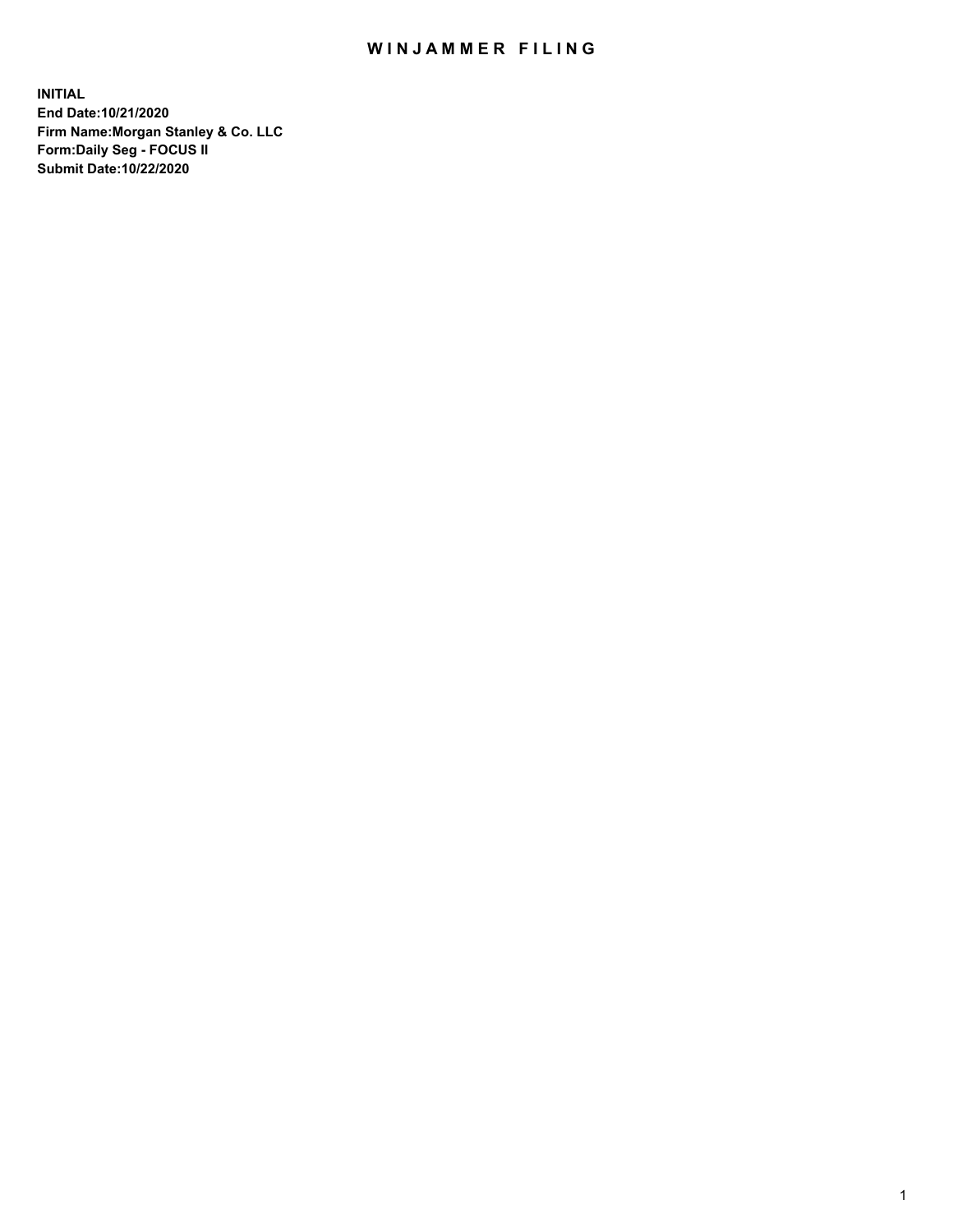**INITIAL End Date:10/21/2020 Firm Name:Morgan Stanley & Co. LLC Form:Daily Seg - FOCUS II Submit Date:10/22/2020 Daily Segregation - Cover Page**

| Name of Company                                                                                                                                                                                                                                                                                                                | <b>Morgan Stanley &amp; Co. LLC</b>                         |
|--------------------------------------------------------------------------------------------------------------------------------------------------------------------------------------------------------------------------------------------------------------------------------------------------------------------------------|-------------------------------------------------------------|
| <b>Contact Name</b>                                                                                                                                                                                                                                                                                                            | <b>Ikram Shah</b>                                           |
| <b>Contact Phone Number</b>                                                                                                                                                                                                                                                                                                    | 212-276-0963                                                |
| <b>Contact Email Address</b>                                                                                                                                                                                                                                                                                                   | Ikram.shah@morganstanley.com                                |
| FCM's Customer Segregated Funds Residual Interest Target (choose one):<br>a. Minimum dollar amount: ; or<br>b. Minimum percentage of customer segregated funds required:% ; or<br>c. Dollar amount range between: and; or<br>d. Percentage range of customer segregated funds required between:% and%.                         | 235,000,000<br><u>0</u><br>0 <sub>0</sub><br>0 <sub>0</sub> |
| FCM's Customer Secured Amount Funds Residual Interest Target (choose one):<br>a. Minimum dollar amount: ; or<br>b. Minimum percentage of customer secured funds required:%; or<br>c. Dollar amount range between: and; or<br>d. Percentage range of customer secured funds required between:% and%.                            | 140,000,000<br><u>0</u><br>0 <sub>0</sub><br>0 <sub>0</sub> |
| FCM's Cleared Swaps Customer Collateral Residual Interest Target (choose one):<br>a. Minimum dollar amount: ; or<br>b. Minimum percentage of cleared swaps customer collateral required:% ; or<br>c. Dollar amount range between: and; or<br>d. Percentage range of cleared swaps customer collateral required between:% and%. | 92,000,000<br><u>0</u><br><u>00</u><br>00                   |

Attach supporting documents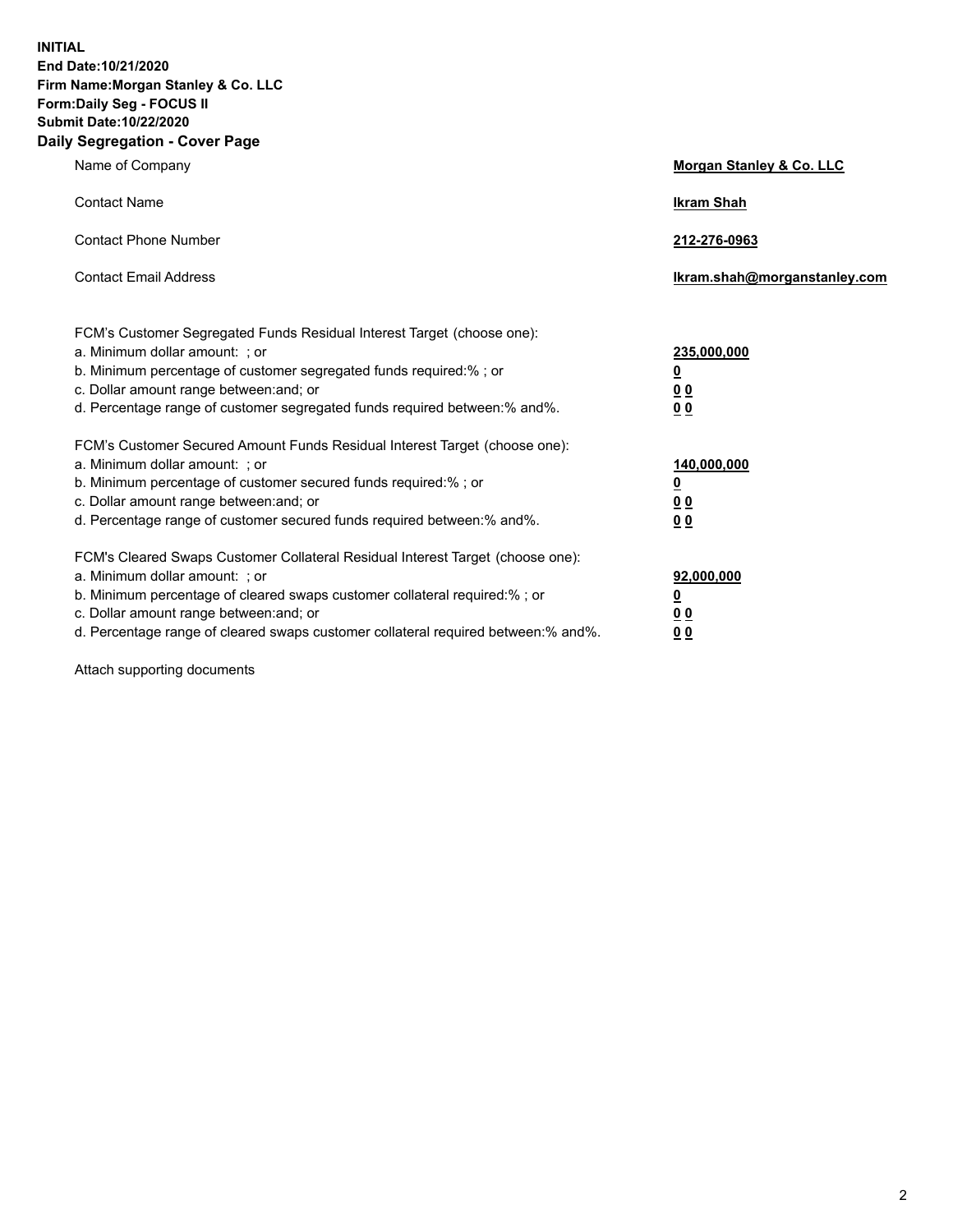## **INITIAL End Date:10/21/2020 Firm Name:Morgan Stanley & Co. LLC Form:Daily Seg - FOCUS II Submit Date:10/22/2020**

## **Daily Segregation - Secured Amounts**

Foreign Futures and Foreign Options Secured Amounts Amount required to be set aside pursuant to law, rule or regulation of a foreign government or a rule of a self-regulatory organization authorized thereunder 1. Net ledger balance - Foreign Futures and Foreign Option Trading - All Customers A. Cash **4,241,243,849** [7315] B. Securities (at market) **2,737,488,062** [7317] 2. Net unrealized profit (loss) in open futures contracts traded on a foreign board of trade **374,772,796** [7325] 3. Exchange traded options a. Market value of open option contracts purchased on a foreign board of trade **12,954,659** [7335] b. Market value of open contracts granted (sold) on a foreign board of trade **-20,101,058** [7337] 4. Net equity (deficit) (add lines 1. 2. and 3.) **7,346,358,308** [7345] 5. Account liquidating to a deficit and account with a debit balances - gross amount **120,567,525** [7351] Less: amount offset by customer owned securities **-120,022,682** [7352] **544,843** [7354] 6. Amount required to be set aside as the secured amount - Net Liquidating Equity Method (add lines 4 and 5) 7. Greater of amount required to be set aside pursuant to foreign jurisdiction (above) or line 6. FUNDS DEPOSITED IN SEPARATE REGULATION 30.7 ACCOUNTS 1. Cash in banks A. Banks located in the United States **508,056,673** [7500] B. Other banks qualified under Regulation 30.7 **722,251,728** [7520] **1,230,308,401** 2. Securities A. In safekeeping with banks located in the United States **481,007,113** [7540] B. In safekeeping with other banks qualified under Regulation 30.7 **28,544,147** [7560] **509,551,260** 3. Equities with registered futures commission merchants A. Cash **25,056,763** [7580] B. Securities **0** [7590] C. Unrealized gain (loss) on open futures contracts **-62,189** [7600] D. Value of long option contracts **0** [7610] E. Value of short option contracts **0** [7615] **24,994,574** [7620] 4. Amounts held by clearing organizations of foreign boards of trade A. Cash **0** [7640] B. Securities **0** [7650] C. Amount due to (from) clearing organization - daily variation **0** [7660] D. Value of long option contracts **0** [7670] E. Value of short option contracts **0** [7675] **0** [7680] 5. Amounts held by members of foreign boards of trade A. Cash **3,202,496,676** [7700] B. Securities **2,227,936,802** [7710] C. Unrealized gain (loss) on open futures contracts **374,834,985** [7720] D. Value of long option contracts **12,954,659** [7730] E. Value of short option contracts **-20,101,058** [7735] **5,798,122,064** 6. Amounts with other depositories designated by a foreign board of trade **0** [7760] 7. Segregated funds on hand **0** [7765] 8. Total funds in separate section 30.7 accounts **7,562,976,299** [7770] 9. Excess (deficiency) Set Aside for Secured Amount (subtract line 7 Secured Statement

10. Management Target Amount for Excess funds in separate section 30.7 accounts **140,000,000** [7780]

Page 1 from Line 8)

11. Excess (deficiency) funds in separate 30.7 accounts over (under) Management Target **76,073,148** [7785]

**0** [7305]

**7,346,903,151** [7355]

## **7,346,903,151** [7360]

[7530]

[7570]

[7740] **216,073,148** [7380]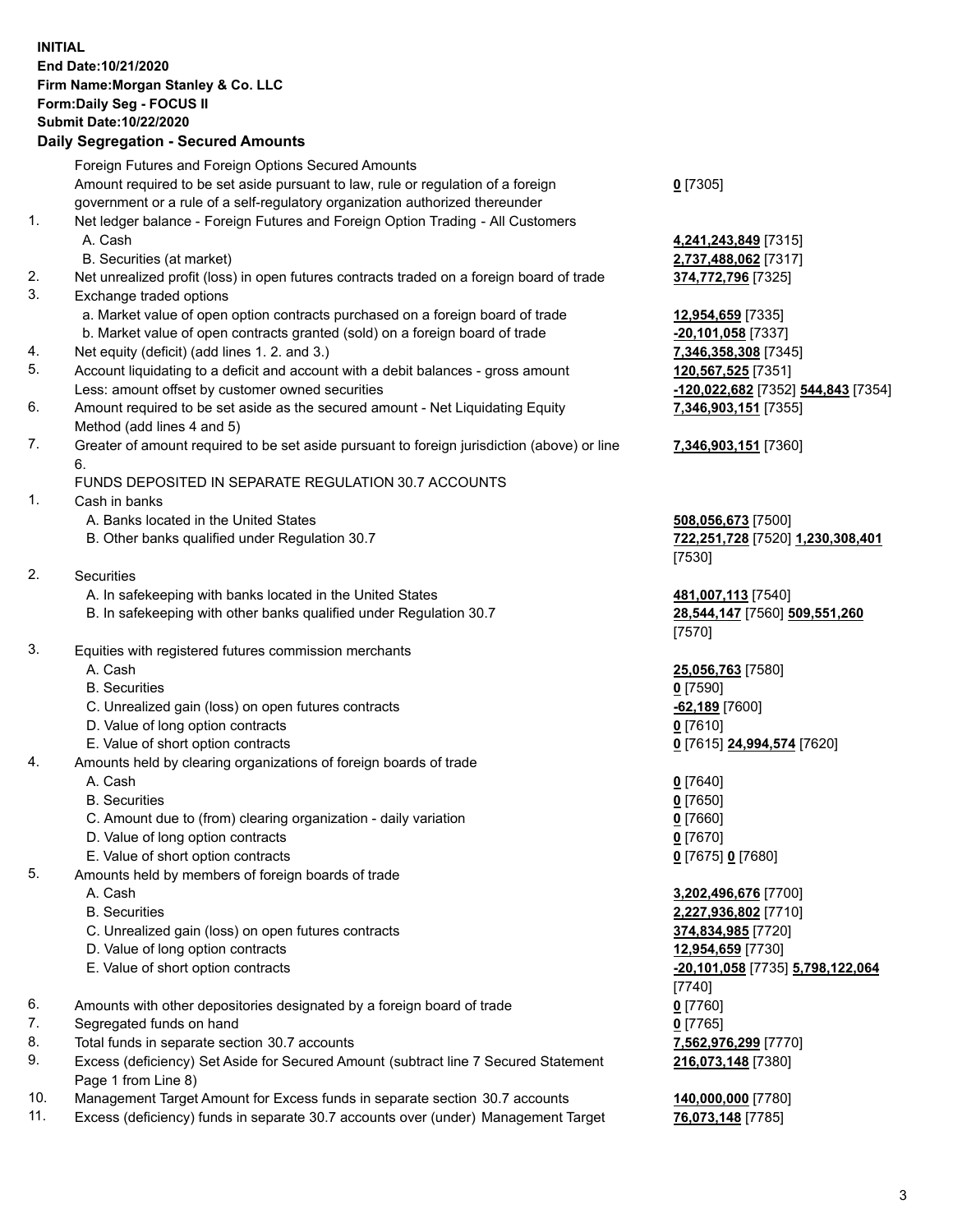| <b>INITIAL</b> | End Date:10/21/2020<br>Firm Name: Morgan Stanley & Co. LLC<br>Form: Daily Seg - FOCUS II<br><b>Submit Date: 10/22/2020</b><br>Daily Segregation - Segregation Statement |                                    |
|----------------|-------------------------------------------------------------------------------------------------------------------------------------------------------------------------|------------------------------------|
|                | SEGREGATION REQUIREMENTS(Section 4d(2) of the CEAct)                                                                                                                    |                                    |
| 1.             | Net ledger balance                                                                                                                                                      |                                    |
|                | A. Cash                                                                                                                                                                 | 16,377,296,472 [7010]              |
|                | B. Securities (at market)                                                                                                                                               | 8,611,099,987 [7020]               |
| 2.             | Net unrealized profit (loss) in open futures contracts traded on a contract market                                                                                      | 155,255,882 [7030]                 |
| 3.             | Exchange traded options                                                                                                                                                 |                                    |
|                | A. Add market value of open option contracts purchased on a contract market                                                                                             | 616,371,506 [7032]                 |
|                | B. Deduct market value of open option contracts granted (sold) on a contract market                                                                                     | -501,588,788 [7033]                |
| 4.             | Net equity (deficit) (add lines 1, 2 and 3)                                                                                                                             | 25,258,435,059 [7040]              |
| 5.             | Accounts liquidating to a deficit and accounts with                                                                                                                     |                                    |
|                | debit balances - gross amount                                                                                                                                           | 305,998,248 [7045]                 |
|                | Less: amount offset by customer securities                                                                                                                              | -305,628,173 [7047] 370,075 [7050] |
| 6.             | Amount required to be segregated (add lines 4 and 5)                                                                                                                    | 25,258,805,134 [7060]              |
|                | FUNDS IN SEGREGATED ACCOUNTS                                                                                                                                            |                                    |
| 7.             | Deposited in segregated funds bank accounts                                                                                                                             |                                    |
|                | A. Cash                                                                                                                                                                 | 4,164,391,325 [7070]               |
|                | B. Securities representing investments of customers' funds (at market)                                                                                                  | $0$ [7080]                         |
|                | C. Securities held for particular customers or option customers in lieu of cash (at<br>market)                                                                          | 971,741,889 [7090]                 |
| 8.             | Margins on deposit with derivatives clearing organizations of contract markets                                                                                          |                                    |
|                | A. Cash                                                                                                                                                                 | 12,826,413,834 [7100]              |
|                | B. Securities representing investments of customers' funds (at market)                                                                                                  | $0$ [7110]                         |
|                | C. Securities held for particular customers or option customers in lieu of cash (at<br>market)                                                                          | 7,639,358,098 [7120]               |
| 9.             | Net settlement from (to) derivatives clearing organizations of contract markets                                                                                         | -85,898,334 [7130]                 |
| 10.            | Exchange traded options                                                                                                                                                 |                                    |
|                | A. Value of open long option contracts                                                                                                                                  | 616,371,506 [7132]                 |
|                | B. Value of open short option contracts                                                                                                                                 | -501,588,788 [7133]                |
| 11.            | Net equities with other FCMs                                                                                                                                            |                                    |
|                | A. Net liquidating equity                                                                                                                                               | 11,721,737 [7140]                  |
|                | B. Securities representing investments of customers' funds (at market)                                                                                                  | <u>0</u> [7160]                    |
|                | C. Securities held for particular customers or option customers in lieu of cash (at<br>market)                                                                          | $0$ [7170]                         |
| 12.            | Segregated funds on hand                                                                                                                                                | $0$ [7150]                         |
| 13.            | Total amount in segregation (add lines 7 through 12)                                                                                                                    | 25,642,511,267 [7180]              |
| 14.            | Excess (deficiency) funds in segregation (subtract line 6 from line 13)                                                                                                 | 383,706,133 [7190]                 |
| 15.            | Management Target Amount for Excess funds in segregation                                                                                                                | 235,000,000 [7194]                 |
|                |                                                                                                                                                                         |                                    |

16. Excess (deficiency) funds in segregation over (under) Management Target Amount Excess

**148,706,133** [7198]